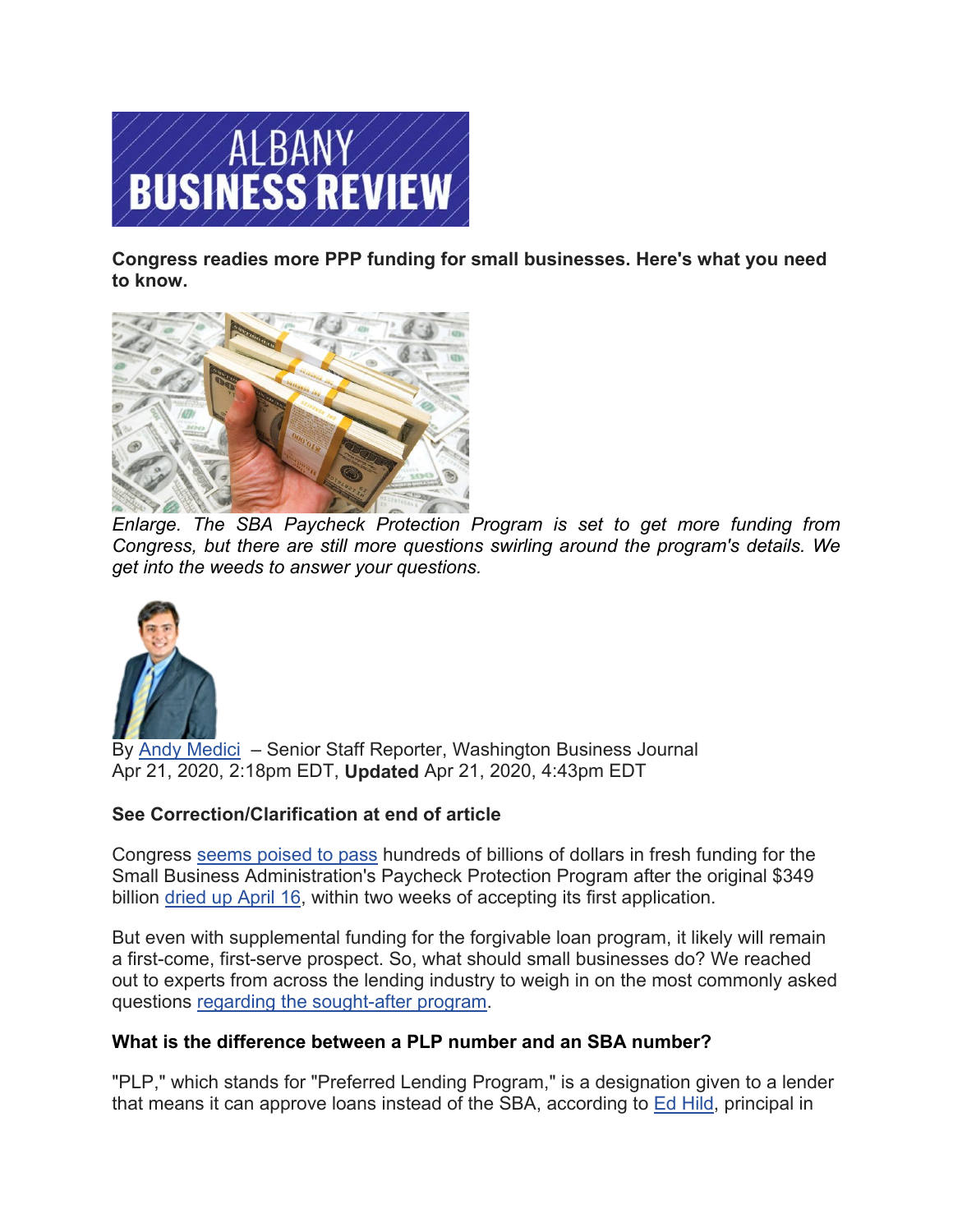the federal government relations group at law firm [Buchanan Ingersoll & Rooney PC,](https://www.bizjournals.com/profile/company/org_ch_8578d133419f10eeec4bad2632fad880) which has offices across the country. SBA numbers are for loans not done through a PLP, he said.

For many banks, receiving a loan approval number of either designation means the bank has secured its portion of the funding through the PPP, said [Edward Barry,](https://www.bizjournals.com/albany/search/results?q=Edward%20Barry) CEO of Capital Bank of Rockville, Maryland.

But, he cautioned, getting that number does not automatically come with the money, which takes time.

### **If Congress authorizes new PPP funding, do I need to reapply for a loan under the program if I already had an application underway, but still not yet approved?**

Lenders we spoke to were unanimous on this: in most cases, no. Your lender most likely retained your information, so you need not resubmit it. Many have continued to process loan applications to ready them in the hopes of the program receiving new funding.

That said, it is probably best to double-check with your lender of choice.

#### **If I applied at one bank but am far back in the queue, should I apply at another as well?**

It seems small businesses have two options, given one fact: Only one loan application per business can be authorized through the SBA's electronic system, E-Tran. After that, any other applications en route that use the same employer identification number, even from different banks, will essentially bounce back.

[Chain Bridge Bank](https://www.bizjournals.com/profile/company/org_ch_6738278df31feb9467dbb26012b96870) Vice President of Strategy [Richard Danker'](https://www.bizjournals.com/albany/search/results?q=Richard%20Danker)s advice is to find and stick with one trustworthy bank, rather than putting out multiple applications that tax various lenders' time and ultimately must be revoked after one wins approval.

The other option is for small businesses to apply through multiple lenders and once they score an approval, cancel the other applications or wait for them to bounce back,said [Libby Morris,](https://www.bizjournals.com/albany/search/results?q=Libby%20Morris) head of U.S. operations at Funding Circle, a San Francisco financial technology firm that's an approved PPP lender.

"Communication is key and, if a borrower's current lender feels they are unable to process their application before funds are exhausted, it may be advisable to seek other resources," Barry said in a statement.

**Guidance for 1099 contract workers came out several days after banks started accepting PPP applications. If I included 1099 workers and get rejected based on that, does that void my entire application or will it be revised to the correct amount?**